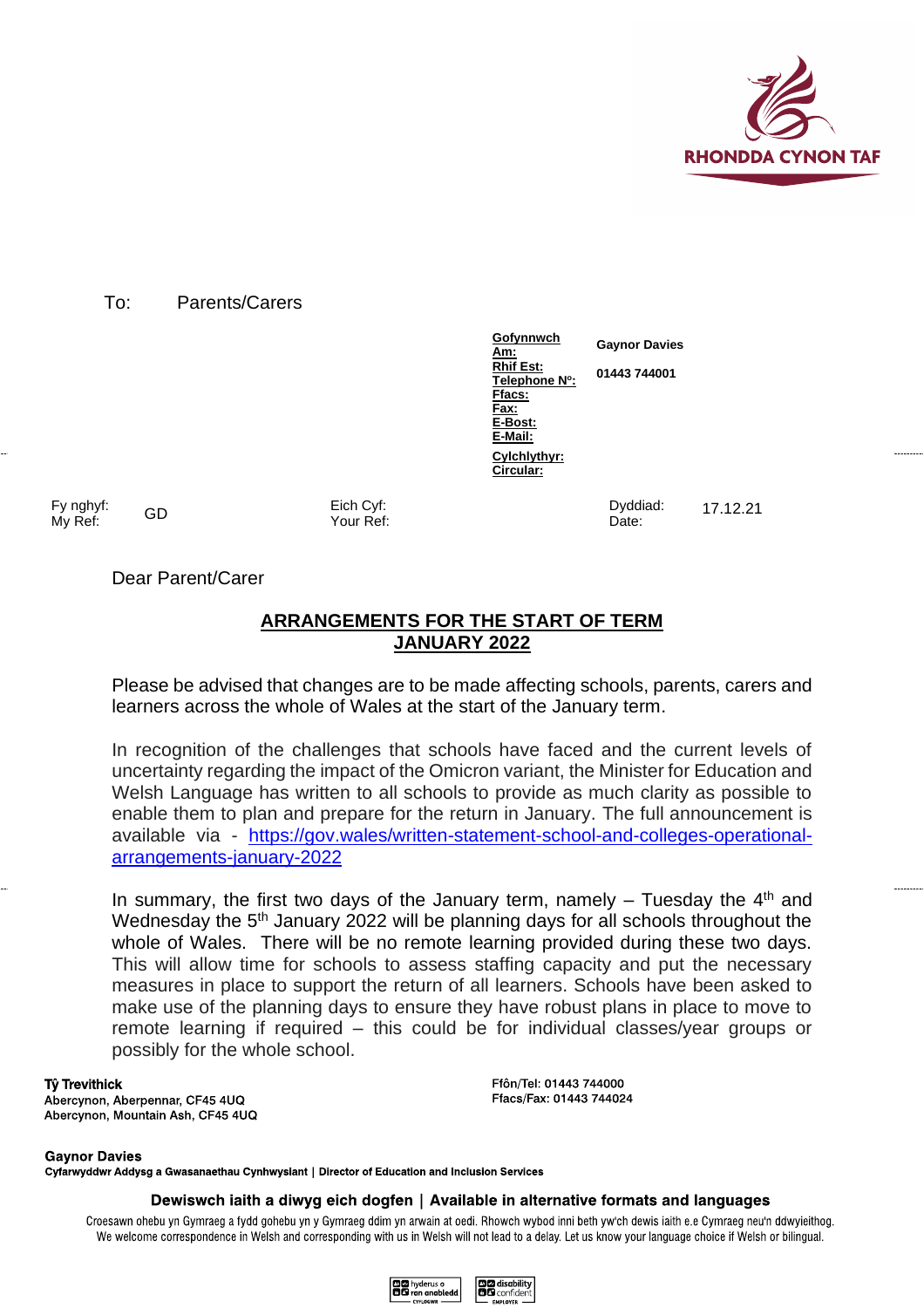#### **Critical workers and vulnerable learners**

On site education within school sites will be available on Wednesday 5<sup>th</sup> January for identified high priority vulnerable learners and for the children of eligible critical workers only.

#### **Critical workers**

Eligible critical workers include:

- ➢ Blue light workers, including NHS, Police, Ambulance and Fire Service staff;
- $\geq$  Social care workers (including care homes); and
- $\triangleright$  Childcare or education staff.

Critical worker provision will be available for eligible children of all ages in primary, secondary, special school and pupil referral unit settings.

## **Please only apply for this provision if you clearly meet eligibility and are scheduled to work and have exhausted all possible childcare avenues**.

Please can you notify your school via the school's e-mail address by **Monday the 3rd of January** if you meet the above high priority vulnerable learner or critical worker criteria and require a place for your child for the  $5<sup>th</sup>$  of January. Please await confirmation from the school before sending your child to school.

# **Transport**

Transport will not be available for the children of critical workers on the 5<sup>th</sup> of January. For parents/carers of children attending special school / learning support classes who usually receive home to school transport – this will be provided as normal, however, should your child not be attending school on Wednesday 5<sup>th</sup> January, please let the school know by lunchtime on Tuesday  $4<sup>th</sup>$  January so that the Transport Unit can plan accordingly.

## **Breakfast club provision**

Breakfast club will be available in primary schools on the  $5<sup>th</sup>$  of January for high priority learners and children of critical workers whose attendance has been confirmed by the school.

## **Free school meals**

All learners who are entitled to free school meals will receive BACS payments for the 4<sup>th</sup> and 5<sup>th</sup> of January. High priority vulnerable learners and children of critical workers who attend school on these days will be provided with lunch at the school.

#### **Examinations**

The local authority and schools readily acknowledge that this is a difficult time for all learners, especially those learners who are preparing for examinations. At present, there is no change to the January 2022 examination timetable. Schools will continue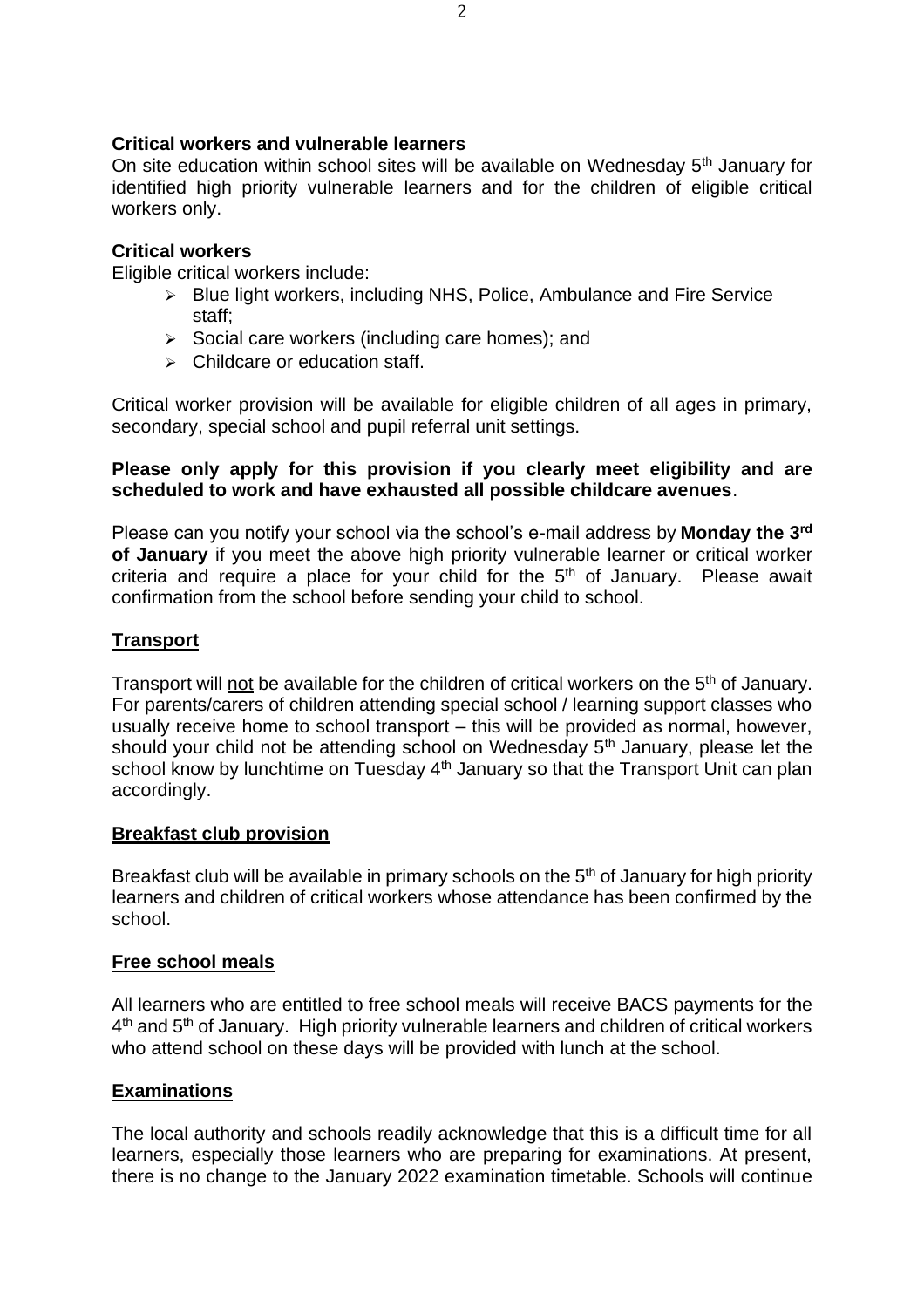to provide support for all learners to ensure the learning environment is safe and learners' emotional wellbeing is supported.

# **Lateral Flow Tests (LFTs)**

To ensure that asymptomatic individuals do not unknowingly take the virus into school, and while more is learnt about the Omicron variant, there is a strong expectation that all staff and learners in Year 7 and above continue to take lateral flow tests. The frequency of lateral flow testing has increased and it is now requested that LFTs are undertaken **three times per week**. Requirements for learners in year 7 and above are summarised as follows:-

- Take an LFT three times per week in the week prior to the return to school (Monday, Wednesday, Friday morning)
- Take an LFT three times per week on the week that you return to school (including one on the morning that you return to school)
- Continue to take LFTs three times per week following the return to school (every Monday, Wednesday, Friday morning)

## **Face coverings**

Staff and all secondary school learners should continue to wear face coverings when they return to school in January (unless exempt) – this applies to all communal areas and classrooms where physical distancing cannot be maintained.

Face coverings must also be worn by all secondary school age learners (unless exempt) on home to school transport.

## **Summary**

The situation is summarised below:

- The  $4<sup>th</sup>$  and  $5<sup>th</sup>$  of January will be planning days for school staff. There will be no remote learning provided during these two days.
- On the  $5<sup>th</sup>$  of January, schools will only be open to vulnerable learners and children of critical workers whose attendance has been confirmed with the school. **Please only apply for this provision if you clearly meet eligibility and are scheduled to work and have exhausted all possible childcare avenues**.
- On site provision for these groups of children will be core school hours only (including breakfast club for primary schools).
- Your child's school will confirm the exact date that your child is to return to school.
- Parents/carers of learners eligible for free school meals will receive a BACS payment for the  $4<sup>th</sup>$  and  $5<sup>th</sup>$  of January.
- All secondary school aged learners should take three lateral flow tests in the week prior to returning to school and three lateral flow tests each week following their return to school (including one on the morning they return to school).
- Face coverings continue to be required for secondary school aged learners.
- Schools may operate staggered start and finish times from the start of the new term as an additional mitigation. Your child's school will advise you accordingly.